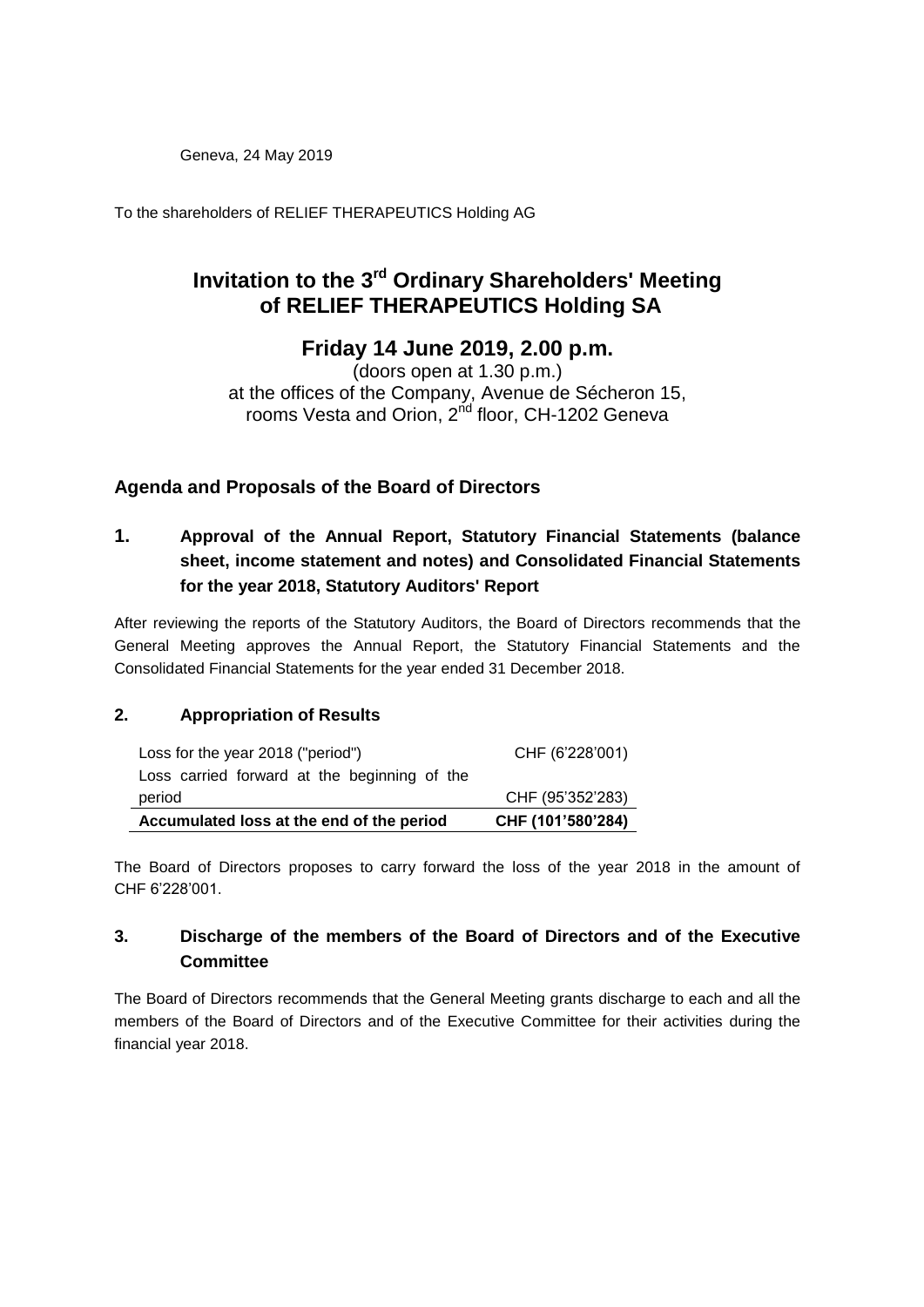#### **4. Change of the current Authorized Share Capital**

The current authorized share capital mentioned in article 3a<sup>bis</sup> of the Company's articles of association (the "**AoA**") is of CHF 9'500'000.-, valid until 30 May 2019, for the issuance of a total of 950'000'000 registered shares of a nominal value of CHF 0.01.

The Board of Directors proposes to increase the global amount of the authorized share capital mentioned in article 3a<sup>bis</sup> AoA to 1'056'959'600 registered shares to be fully paid up with a nominal value of CHF 0.01 each, by re-introducing article 3a<sup>bis</sup> AoA with the wording as detailed below. This new authorized share capital is intended for future financing of the Company, as required in connection with future projects as well as for responding quickly to strategic business opportunities. This authorization shall replace the existing authorization pursuant to article 3a<sup>bis</sup> AoA.

| Old version                                                                                                                                                                                                                                                                                                                                                                                                                                                                                                                                                                                                                                                                                                                                                                                                                                                                                                     | New version                                                                                                                                                                                                                                                                                                                                                                                                                                                                                                                                                                                                                                                                                                                                                                                                                                                                                                                     |
|-----------------------------------------------------------------------------------------------------------------------------------------------------------------------------------------------------------------------------------------------------------------------------------------------------------------------------------------------------------------------------------------------------------------------------------------------------------------------------------------------------------------------------------------------------------------------------------------------------------------------------------------------------------------------------------------------------------------------------------------------------------------------------------------------------------------------------------------------------------------------------------------------------------------|---------------------------------------------------------------------------------------------------------------------------------------------------------------------------------------------------------------------------------------------------------------------------------------------------------------------------------------------------------------------------------------------------------------------------------------------------------------------------------------------------------------------------------------------------------------------------------------------------------------------------------------------------------------------------------------------------------------------------------------------------------------------------------------------------------------------------------------------------------------------------------------------------------------------------------|
| Article 3abis Authorised share capital                                                                                                                                                                                                                                                                                                                                                                                                                                                                                                                                                                                                                                                                                                                                                                                                                                                                          | Article 3abis Authorised share capital                                                                                                                                                                                                                                                                                                                                                                                                                                                                                                                                                                                                                                                                                                                                                                                                                                                                                          |
| 1 The Board of Directors is authorized, at any<br>time until 30 May 2019, to increase the share<br>capital by a maximum amount of CHF<br>9'500'000 by issuing up to 950'000'000<br>registered shares to be fully paid up with a par<br>value of CHF 0.01 each. An increase in partial<br>amounts is permitted. Furthermore, within the<br>limits of Article 659 and ss. of the Swiss Code<br>Obligations, an increase<br>by<br>original<br>ot<br>subscription of shares by the Company for the<br>purpose of subsequent offers to shareholders<br>or third parties or distribution among them is<br>permitted. The new registered shares, after<br>their acquisition, will be subject to restrictions<br>on entry into the share register as set out in<br>Article 5 of the articles of association. The<br>Directors<br>will determine<br>Board<br>of<br>the.<br>appropriate issue price, the date of dividend | 1 The Board of Directors is authorized, at any<br>time until 14 June 2021, to increase the share<br>capital by a maximum amount of CHF<br>10'569'596 by issuing up to 1'056'959'600<br>registered shares to be fully paid up with a par<br>value of CHF 0.01 each. An increase in partial<br>amounts is permitted. Furthermore, within the<br>limits of Article 659 and ss. of the Swiss Code<br>Obligations, an<br>by<br>of<br>increase<br>original<br>subscription of shares by the Company for the<br>purpose of subsequent offers to shareholders<br>or third parties or distribution among them is<br>permitted. The new registered shares, after<br>their acquisition, will be subject to restrictions<br>on entry into the share register as set out in<br>Article 5 of the articles of association. The<br>of<br>will<br>Board<br><b>Directors</b><br>determine<br>the<br>appropriate issue price, the date of dividend |
| entitlement and the way of contribution. The<br>Board of Directors may issue new shares by                                                                                                                                                                                                                                                                                                                                                                                                                                                                                                                                                                                                                                                                                                                                                                                                                      | entitlement and the way of contribution. The<br>Board of Directors may issue new shares by                                                                                                                                                                                                                                                                                                                                                                                                                                                                                                                                                                                                                                                                                                                                                                                                                                      |
| means of underwriting or in any other manner<br>by one or more banks and subsequent offer to                                                                                                                                                                                                                                                                                                                                                                                                                                                                                                                                                                                                                                                                                                                                                                                                                    | means of underwriting or in any other manner<br>by one or more banks and subsequent offer to                                                                                                                                                                                                                                                                                                                                                                                                                                                                                                                                                                                                                                                                                                                                                                                                                                    |
| shareholders or third parties. The Board may<br>forfeit unexercised subscription rights, or it can<br>distribute<br>these<br>and<br>shares for<br>which<br>subscription rights have been granted but not                                                                                                                                                                                                                                                                                                                                                                                                                                                                                                                                                                                                                                                                                                        | shareholders or third parties. The Board may<br>forfeit unexercised subscription rights, or it can<br>distribute<br>these<br>and<br>shares<br>for<br>which<br>subscription rights have been granted but not                                                                                                                                                                                                                                                                                                                                                                                                                                                                                                                                                                                                                                                                                                                     |
| exercised at market conditions or otherwise                                                                                                                                                                                                                                                                                                                                                                                                                                                                                                                                                                                                                                                                                                                                                                                                                                                                     | exercised at market conditions or otherwise use                                                                                                                                                                                                                                                                                                                                                                                                                                                                                                                                                                                                                                                                                                                                                                                                                                                                                 |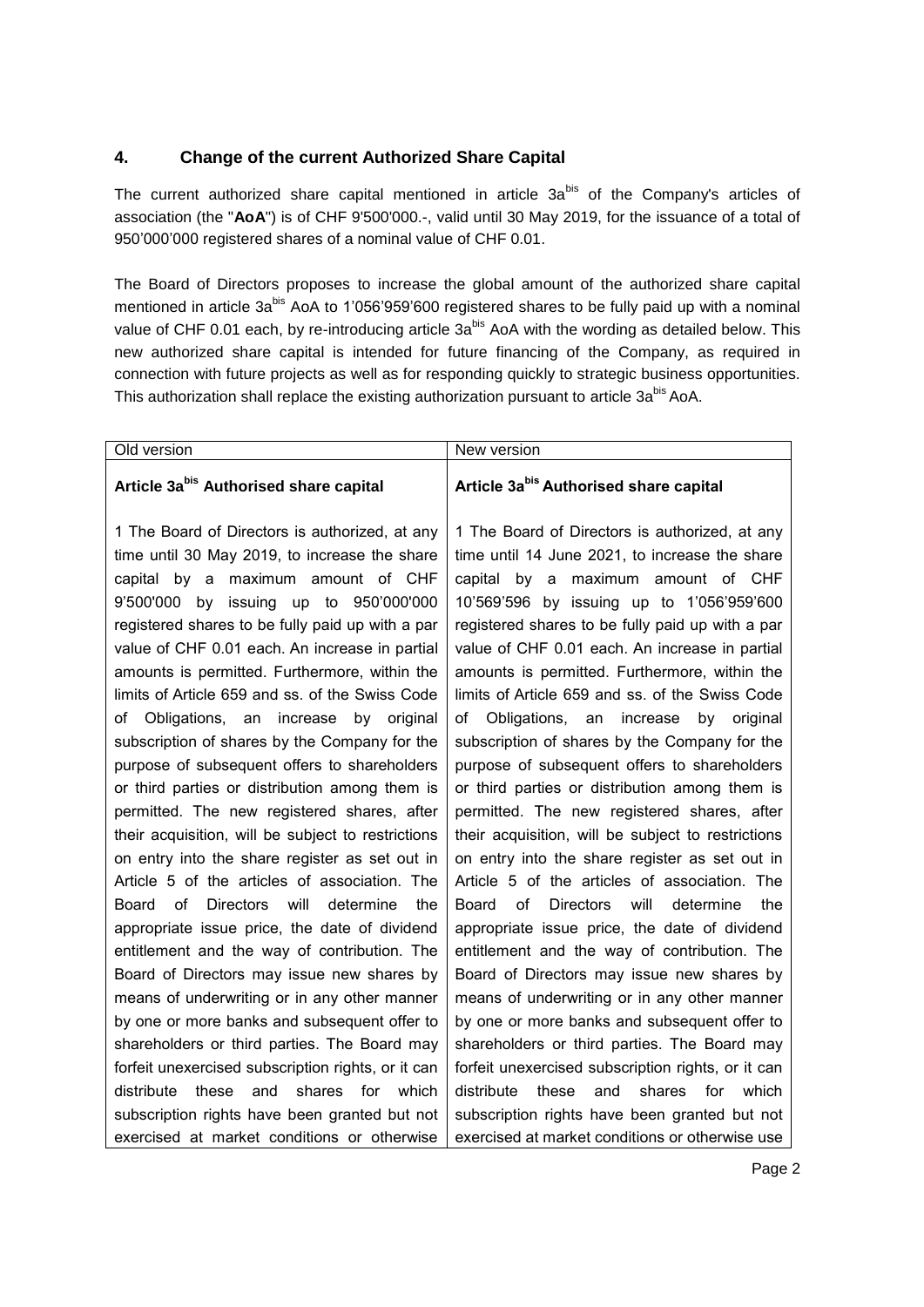| use them for the benefit of the company. | them for the benefit of the company. |
|------------------------------------------|--------------------------------------|
| $\left  \ldots \right $                  |                                      |
|                                          | [unchanged]                          |

#### **5. Increase of the Conditional Share Capital**

Currently, pursuant to articles 3b, para. 1 and 2 AoA, the Company has two conditional capitals. In total, the conditional capital amounts to a total of CHF 7'628'004.30 for the issuance of 762'800'430 registered shares of a nominal value of CHF 0.01, allocated among both paragraphs as follows: 190'000'000 registered shares under article 3b para. 1 AoA, and 572'800'430 registered shares under article 3b para. 2 AoA.

The Board of Directors recommends to adjust the conditional capital by increasing the conditional capital mentioned under article 3b para. 2 AoA up to CHF 8'669'596.22 for the issuance of 866'959'622 registered shares of a nominal value of CHF 0.01.

For the sake of clarity, the number of shares of articles 3b para. 1 AoA remains unchanged.

| Old version                                                                                                                                                                                                                                                                                                                                                                                                                                                                                                                                                                                                                                                                                                           | New version                                                                                                                                                                                                                                                                                                                                                                                                                                                                                                                                                                                                                                                                                                                                          |
|-----------------------------------------------------------------------------------------------------------------------------------------------------------------------------------------------------------------------------------------------------------------------------------------------------------------------------------------------------------------------------------------------------------------------------------------------------------------------------------------------------------------------------------------------------------------------------------------------------------------------------------------------------------------------------------------------------------------------|------------------------------------------------------------------------------------------------------------------------------------------------------------------------------------------------------------------------------------------------------------------------------------------------------------------------------------------------------------------------------------------------------------------------------------------------------------------------------------------------------------------------------------------------------------------------------------------------------------------------------------------------------------------------------------------------------------------------------------------------------|
| <b>Article 3b Conditional share capital</b>                                                                                                                                                                                                                                                                                                                                                                                                                                                                                                                                                                                                                                                                           | <b>Article 3b Conditional share capital</b>                                                                                                                                                                                                                                                                                                                                                                                                                                                                                                                                                                                                                                                                                                          |
| $1$ []                                                                                                                                                                                                                                                                                                                                                                                                                                                                                                                                                                                                                                                                                                                | 1 [unchanged]                                                                                                                                                                                                                                                                                                                                                                                                                                                                                                                                                                                                                                                                                                                                        |
| The Company's share capital may be<br>2<br>by the issuance of up<br>increased<br>to<br>572'800'430 registered shares to be fully paid<br>up, each with a par value of CHF 0.01 to a<br>nominal value of CHF 5'728'004.30 by the<br>exercising of conversion or option rights<br>granted to entitled parties in connection with<br>bonds and similar financial instruments or<br>loans of the Company or its subsidiaries that<br>allow for conversion into shares of the<br>Company, or option rights granted to existing<br>and/or new shareholders in connection with<br>capital increases. Subscription<br>rights<br>οf<br>shareholders are excluded. The Board of<br>Directors shall determine the conversion and | 2 The Company's share capital may be<br>increased by the issuance of up to 866'959'622<br>registered shares to be fully paid up, each with<br>a par value of CHF 0.01 to a nominal value of<br>CHF 8'669'596.22 by the exercising of<br>conversion or option rights granted to entitled<br>parties in connection with bonds and similar<br>financial instruments or loans of the Company<br>or its subsidiaries that allow for conversion into<br>shares of the Company, or option rights<br>granted to existing and/or new shareholders in<br>connection with capital increases. Subscription<br>rights of shareholders are excluded. The Board<br>of Directors shall determine the conversion and<br>option terms, the issue price and the date of |
| option terms, the issue price and the date of                                                                                                                                                                                                                                                                                                                                                                                                                                                                                                                                                                                                                                                                         | dividend entitlement. The Board of Directors is                                                                                                                                                                                                                                                                                                                                                                                                                                                                                                                                                                                                                                                                                                      |
| dividend entitlement. The Board of Directors is                                                                                                                                                                                                                                                                                                                                                                                                                                                                                                                                                                                                                                                                       | authorized to limit or exclude the pre-emptive                                                                                                                                                                                                                                                                                                                                                                                                                                                                                                                                                                                                                                                                                                       |
| authorized to limit or exclude the pre-emptive                                                                                                                                                                                                                                                                                                                                                                                                                                                                                                                                                                                                                                                                        | rights of existing shareholders in the event of:                                                                                                                                                                                                                                                                                                                                                                                                                                                                                                                                                                                                                                                                                                     |
| rights of existing shareholders in the event of:                                                                                                                                                                                                                                                                                                                                                                                                                                                                                                                                                                                                                                                                      | the financing or refinancing of the<br>(1)                                                                                                                                                                                                                                                                                                                                                                                                                                                                                                                                                                                                                                                                                                           |
| financing or refinancing of<br>the<br>(1)<br>the                                                                                                                                                                                                                                                                                                                                                                                                                                                                                                                                                                                                                                                                      | acquisition of businesses, business divisions or                                                                                                                                                                                                                                                                                                                                                                                                                                                                                                                                                                                                                                                                                                     |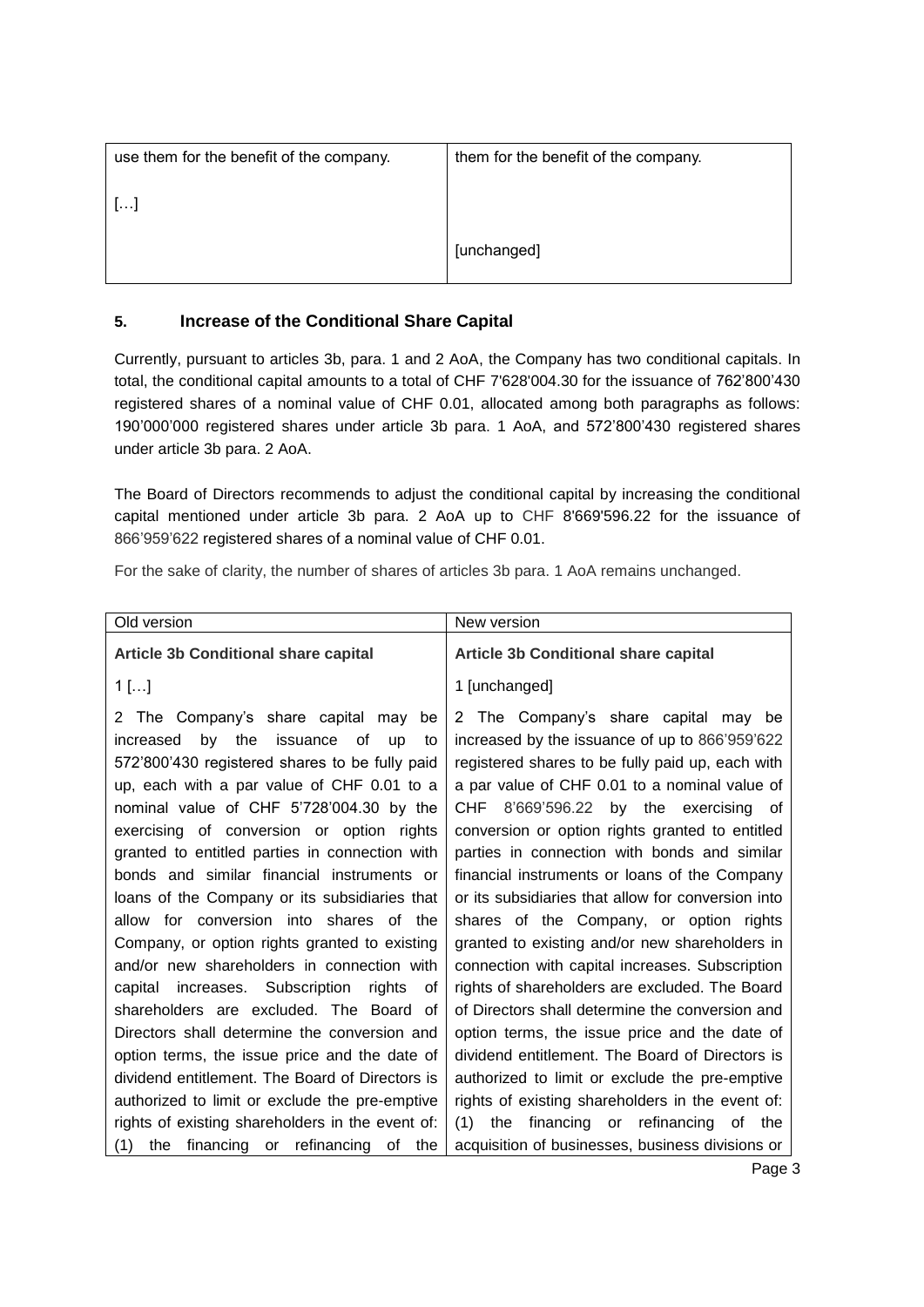| acquisition of businesses, business divisions       | participations, or for new investment projects,     |
|-----------------------------------------------------|-----------------------------------------------------|
| participations, or for new investment<br>or         | (2) the financing or refinancing of the Company     |
| projects, (2) the financing or refinancing of the   | its subsidiaries, (3) the issuance<br>or<br>οf      |
| Company or its subsidiaries, (3) the issuance       | convertibles and/or option bonds for<br>the         |
| of convertibles and/or option bonds for the         | purpose of<br>placement on<br>national<br>or        |
| placement on national<br>of<br>purpose<br><b>or</b> | international capital markets (including private    |
| international capital markets (including private    | placements) or (4) for purposes of the              |
| placements) or (4) for purposes of the              | underwriting of such bonds and other financial      |
| underwriting of such bonds and other financial      | instruments by one or more banks with               |
| instruments by one or more banks with               | subsequent public offer. If the pre-emptive         |
| subsequent public offer. If the pre-emptive         | rights of existing shareholders are excluded        |
| rights of existing shareholders are excluded        | and not even granted indirectly, (i) convertibles   |
| and not even granted indirectly, (i) convertibles   | or option bonds are to be issued on market          |
| or option bonds are to be issued on market          | terms and (ii) the time limit for the exercising of |
| terms and (ii) the time limit for the exercising of | conversion and/or option rights must be set at a    |
| conversion and/or option rights must be set at      | maximum of 10 years from the date of the            |
| a maximum of 10 years from the date of the          | relevant issue. Option rights granted to existing   |
| relevant issue. Option rights granted to existing   | and/or new shareholders in connection with          |
| and/or new shareholders in connection with          | capital increases shall have a time limit for       |
| capital increases shall have a time limit for       | exercising of up to 5 years. The acquisition of     |
| exercising of up to 5 years. The acquisition of     | registered shares<br>by the exercising<br>0f        |
| registered shares by the exercising<br>οf           | conversion or option rights and the subsequent      |
| conversion or option rights and the subsequent      | transfer of registered shares are subject to the    |
| transfer of registered shares are subject to the    | registration restrictions of article 5 of the       |
| registration restrictions of article 5 of the       | Articles of Association.                            |
| Articles of Association.                            |                                                     |

## **6. Change of the Article of Association regarding the composition of the Board of Directors**

According to the current article 16 para 1 AoA, the Board of Directors shall consist of at least 3 (three) members.

The Board of Directors recommends to amend article 16 para. 1 AoA as follows:

| Old version                                                                              | New version                                                                                                                                                                                                                                                                                 |
|------------------------------------------------------------------------------------------|---------------------------------------------------------------------------------------------------------------------------------------------------------------------------------------------------------------------------------------------------------------------------------------------|
| Article 16 Election, Term of Office, Article 16 Election, Term of<br><b>Constitution</b> | Office.<br><b>Constitution</b>                                                                                                                                                                                                                                                              |
| 1 The Board of Directors consists of at least<br>three members.                          | 1 The Company is managed by a board of<br>directors (the "Board of Directors") composed<br>of 1 to more members, elected annually and<br>individually by the Shareholders Meeting for a<br>term of office extending until completion of the<br>next ordinary Shareholders Meeting.<br>- Re- |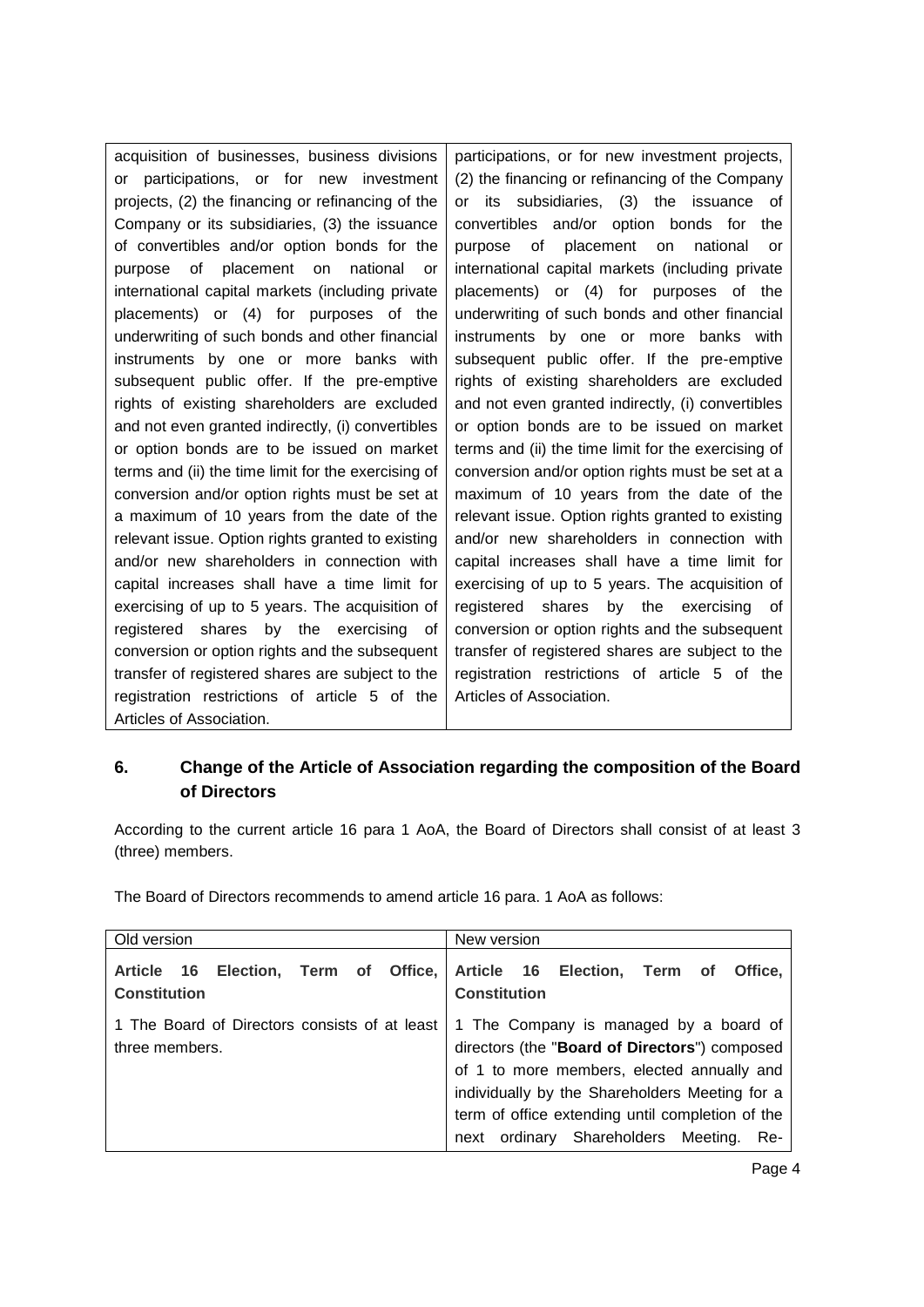|                                                                                                                                                                                                                                                                                            | election is possible                                                                                                                                                                                                             |
|--------------------------------------------------------------------------------------------------------------------------------------------------------------------------------------------------------------------------------------------------------------------------------------------|----------------------------------------------------------------------------------------------------------------------------------------------------------------------------------------------------------------------------------|
| 2 The members of the Board of Directors and<br>the Chairman of the Board of Directors are<br>elected annually and individually by<br>the<br>Shareholders Meeting for a term of office<br>extending until completion of the next ordinary<br>Shareholders Meeting. Re-election is possible. | 2 If the Board of Directors is composed of more<br>than one member, it shall elect a chairman (the<br>"Chairman"), possibly a vice-chairman and/or a<br>secretary. The latter need not be a member of<br>the Board of Directors. |
| $[\ldots]$                                                                                                                                                                                                                                                                                 | [unchanged]                                                                                                                                                                                                                      |

## **7. Change of the Article of Association regarding the composition of the Nomination and Compensation Committee**

According to the current article 19, para. 1 AoA, the Nomination and Compensation Committee shall consist of at least 2 (two) members.

The Board of Directors recommends to amend article 19 para. 1 AoA as follows:

| Old version                                                                                                                       | New version                                                                                                                          |
|-----------------------------------------------------------------------------------------------------------------------------------|--------------------------------------------------------------------------------------------------------------------------------------|
| 19<br>Election, Term of<br>Office.<br><b>Article</b><br><b>Constitution</b>                                                       | Article 19 Election, Term<br>Office.<br>of<br><b>Constitution</b>                                                                    |
| Nomination<br>Compensation<br>and<br>The l<br>Committee shall be composed of in minimum<br>two members of the Board of Directors. | Nomination and<br>Compensation<br>The<br>1<br>Committee shall be composed of in minimum 1<br>(one) member of the Board of Directors. |
| $\left[\ldots\right]$                                                                                                             | [unchanged]                                                                                                                          |

## **8. Votes on the compensation of the members of the Board of Directors and of the Executive Committee**

The Board of Directors proposes a separate vote on the compensation of the Board of Directors and of the Executive Committee. The Compensation Report 2018 is included in the Annual Report 2018, which can be consulted on, and downloaded from, the Company's website at [www.relieftherapeutics.com.](http://www.relieftherapeutics.com/)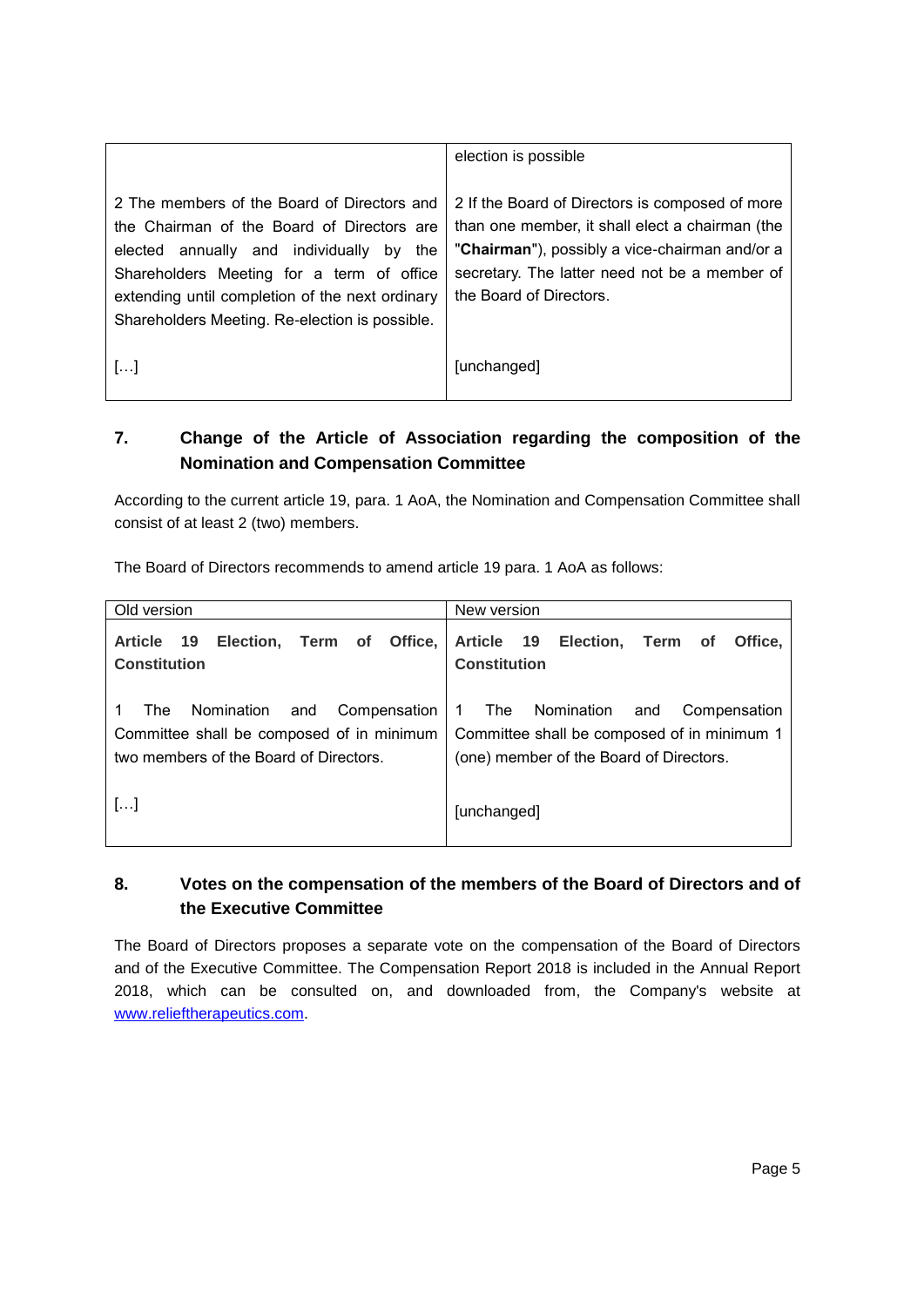### **8.1 Binding vote on the total compensation of the members of the Board of Directors for the period from the annual general meeting 2019 until the annual general meeting 2020**

The Board of Directors recommends that the General Meeting approves a maximum amount of CHF 200'000 (both fixed and variable compensation, including stock options and others, but excluding employer's share of social benefit) for the members of the Board of Directors for the period from the annual general meeting 2019 until the annual general meeting 2020. The maximum amount is similar to that agreed by the annual General Meeting 2018.

#### **8.2 Binding vote on the total remuneration of the members of the Executive Committee for the financial year 2019**

The Board of Directors recommends that the General Meeting approves a maximum total compensation of CHF 1'500'000 (both fixed and variable compensation, including stock options and others, but excluding employer's share of social benefit) for the members of the Executive Committee for the financial year 2019. The maximum total compensation is similar to that agreed by the annual General Meeting 2018.

#### **8.3 Consultative vote on the Compensation Report 2018**

The Board of Directors recommends that the General Meeting approves, on a consultative basis, the Compensation Report for 2018.

#### **9. Elections**

### **9.1 Reelection of existing members of the Board of Directors**

The Board of Directors recommends that the General Meeting re-elects Dr. Raghuram Selvaraju and Mr. Peter de Svastich as members of the Board of Director for another term of office, which will end for all members with the closure of the next ordinary General Meeting.

- a) Reelection of Dr. Raghuram Selvaraju; and
- b) Reelection of Mr. Peter de Svastich.

### **9.2 Resignation of Dr. Michel Dreano and election of new member of the Board of Directors**

#### Resignation

The Board of Directors has received a letter from his member, Dr. Michel Dreano, who has informed the Board of Directors that he tends his resignation as member of the Board of Directors with effect as of the day of the General Meeting.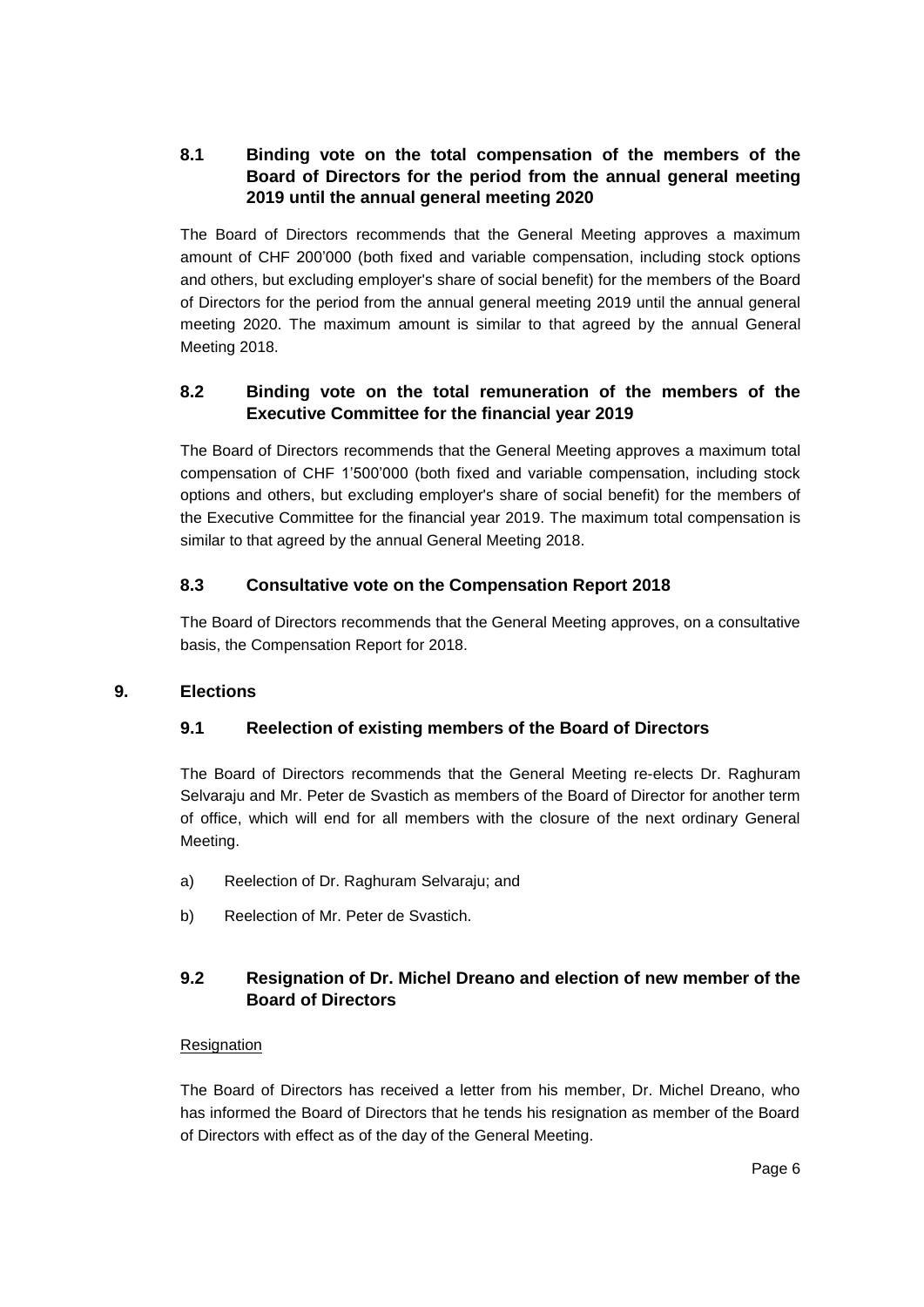The Board of Directors recommends that the General Meeting grants discharge to Dr. Michel Dreano for his activities up to the date of his resignation being effective.

#### Election

The Board of Directors recommends that the general meeting of shareholders elects Mr. Thomaz Burckhardt, Managing Director of Aetna Partners GmbH as new member of the Board of Directors for 1 (one) period, which will elapse at the end of the next ordinary general meeting of shareholders.

#### **9.3 Chairman of the Board of Directors**

The Board of Directors recommends that the General Meeting re-elects Dr. Raghuram Selvaraju as Chairman of the Board of Directors for another term of office, which will end with the closure of the next ordinary general meeting of shareholders.

#### **9.4 Nomination and Compensation Committee**

The Board of Directors recommends that the General Meeting re-elects Mr. Peter de Svastich as member of the Nomination and Compensation Committee for another term of office, which will end for both members with the closure of the next ordinary general meeting of shareholders.

#### **9.5 Independent Voting Rights Representative**

The Board of Directors recommends that the General Meeting elects Mr. Thomas Hua, esq., partner at gbf Avocats SA, Route de Pré-Bois 20, 1215 Genève Aéroport, Switzerland, as independent proxy holder of the Company for the next term of office, which will end with the closure of the next ordinary general meeting of shareholders.

#### **9.6 Auditors**

The Board of Directors recommends that the General Meeting re-elects the audit company Mazars SA from Geneva as auditors of the Company for another term of office, which will end with the closure of the next ordinary General Meeting.

#### **RELIEF THERAPEUTICS Holding SA**

On behalf of the Board of Directors Dr. Raghuram Selvaraju, Chairman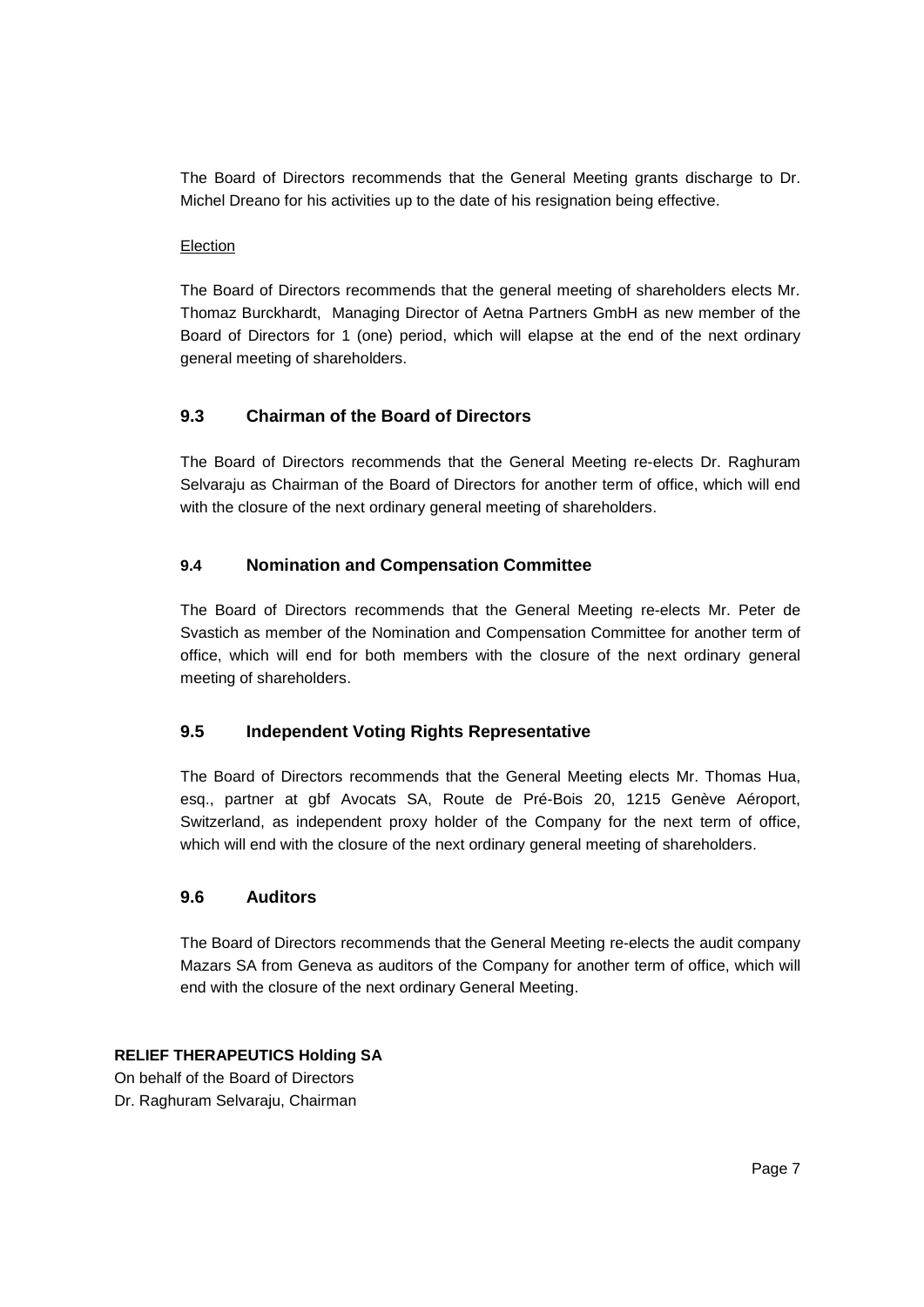### **Organisational Notes**

\_\_\_\_\_\_\_\_\_\_\_\_\_\_\_\_\_\_\_\_\_\_\_\_\_\_\_\_\_\_\_\_\_\_\_\_\_\_\_\_

**Annual Report**. The Annual Report 2018 (including the Consolidated and Statutory Financial Statements, the report of the Statutory Auditors, the Compensation Report and the Board of Directors' proposal for the appropriation of the results for the year 2018 - each of them in English language only), is accessible to the shareholders of the Company as of now for inspection at the Company's registered office in Geneva and on the website of the Company under www.relieftherapeutics.com. A copy of the Annual Report 2018 will be mailed to any shareholder upon request. The enclosed registration form may be used for ordering.

**Admission cards**. The holders of registered shares with the right to vote and duly registered by May 24, 5:00 p.m., will receive a personal invitation to the General Meeting. Upon return of the registration form/proxy to the share register of RELIEF THERAPEUTICS Holding SA, c/o Computershare Schweiz AG, Baslerstrasse 90, P.O. Box, CH-4601 Olten, in the enclosed envelope, **by June 4, 2019 at the latest**, the requesting holders of registered shares will receive their admission card and voting slip.

**Entitlement to vote**. Those shareholders who are registered in the share register on 5 June 2019, 5:00 p.m., are entitled to vote. No registration in the share register will be made from 5 through 14 June 2019. Shareholders who sell all or part of their shares prior to the General Meeting are no longer entitled to vote to that extent. Such shareholders are required to exchange their admission card and voting slip to reflect the change in their shareholding.

**Delegation of power**. Shareholders who do not personally attend the ordinary General Meeting can be represented according to the provisions of Article 13 of the Articles of Association as follows:

- by their own legal proxy, who does not need to be a shareholder;
- by any other shareholder entitled to vote; and
- by the independent voting rights representative in accordance with Article 8 of the "*Ordonnance contre les rémunérations abusives dans les sociétés anonymes cotées en bourse*", who is Mr. Gérald Virieux, Bugnon Ballansat Ehrler law firm, 6, Rue de Rive, 1211 Geneva 3, Switzerland.

Please note that relatives, who are not shareholders themselves cannot be appointed as proxy except if they act as legal proxy. Shareholders attending the meeting with their own votes and with proxy votes are considered as one participant.

Please use the enclosed envelope to return the registration form/proxy.

**Electronic authorisations and instructions to the independent voting rights representative.** Shareholders may also electronically designate and give instructions to the independent voting rights representative. The necessary information and login details can be found